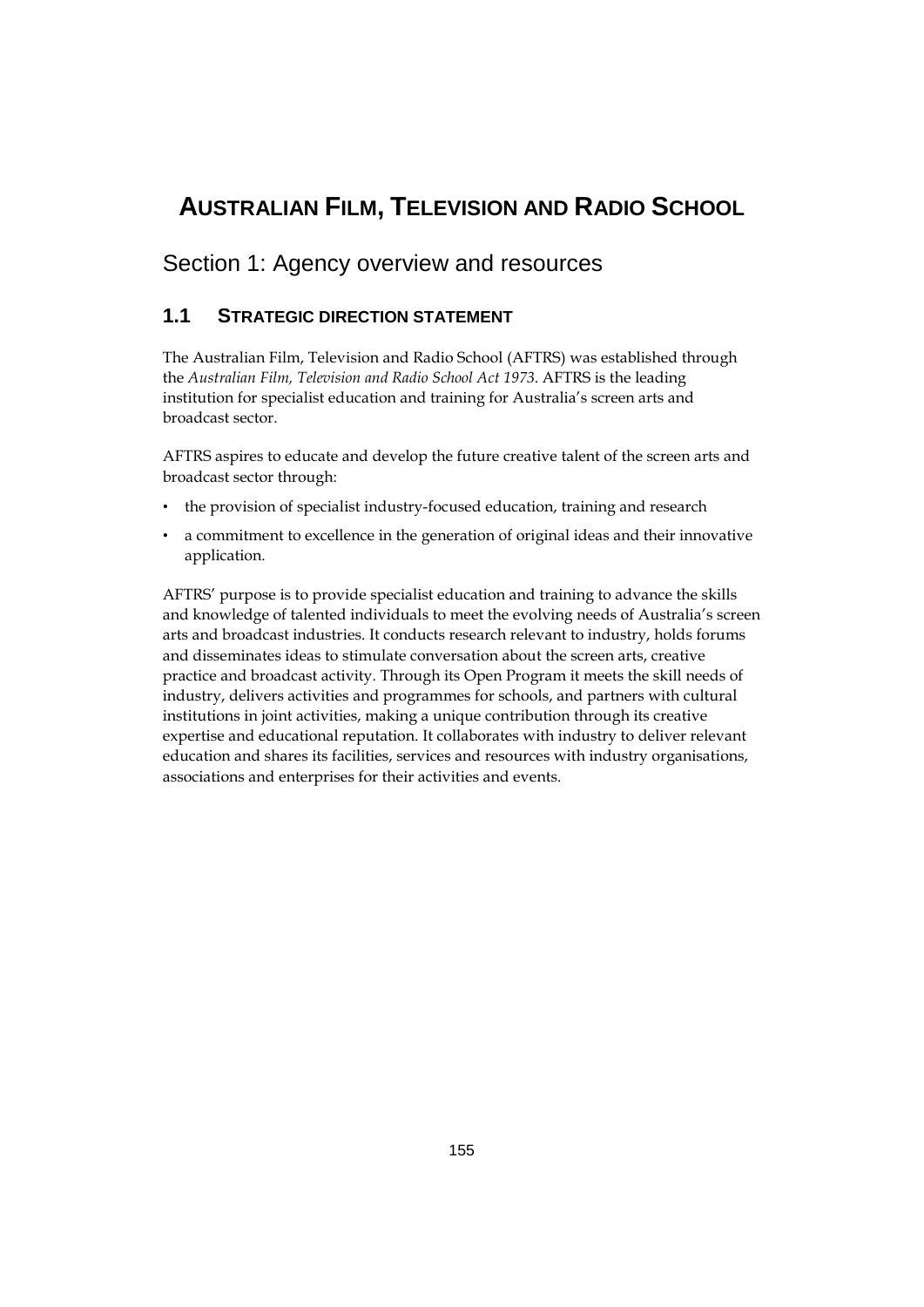# **1.2 AGENCY RESOURCE STATEMENT**

Table 1.1 shows the total resources from all sources.

### **Table 1.1: Agency resource statement—Budget estimates for 2014–15 as at Budget May 2014**

|                                       | <b>Estimate of</b> |    |                 |     |             |               |
|---------------------------------------|--------------------|----|-----------------|-----|-------------|---------------|
|                                       | prior year         |    |                 |     |             | Actual        |
|                                       | amounts            | ÷. | <b>Proposed</b> | $=$ | Total       | available     |
|                                       | available in       |    | at Budget       |     | estimate    | appropriation |
|                                       | $2014 - 15$        |    | $2014 - 15$     |     | $2014 - 15$ | $2013 - 14$   |
| <b>Source</b>                         | \$'000             |    | \$'000          |     | \$'000      | \$'000        |
| Opening balance/reserves at bank      | 6,140              |    |                 |     | 6,140       | 6,893         |
| <b>REVENUE FROM GOVERNMENT</b>        |                    |    |                 |     |             |               |
| Ordinary annual services <sup>1</sup> |                    |    |                 |     |             |               |
| Outcome 1                             |                    |    | 24,335          |     | 24,335      | 24,429        |
| <b>Total ordinary annual services</b> |                    |    | 24.335          |     | 24.335      | 24,429        |
| <b>Total funds from government</b>    |                    |    | 24,335          |     | 24,335      | 24,429        |
| <b>FUNDS FROM OTHER SOURCES</b>       |                    |    |                 |     |             |               |
| Interest                              |                    |    | 223             |     | 223         | 223           |
| Sale of goods and services            |                    |    | 5,906           |     | 5,906       | 5,769         |
| Other                                 |                    |    | 50              |     | 50          |               |
| Total                                 |                    |    | 6,179           |     | 6,179       | 5,992         |
| Total net resourcing for agency       | 6,140              |    | 30,514          |     | 36,654      | 37,314        |

All figures are GST exclusive.

AFTRS is not directly appropriated as it is a *Commonwealth Authorities and Companies Act 1997* (CAC Act) body. Appropriations are made to the Attorney-General's Department which are then paid to AFTRS and are considered 'departmental' for all purposes.

1. Appropriation Bill (No. 1) 2014–15.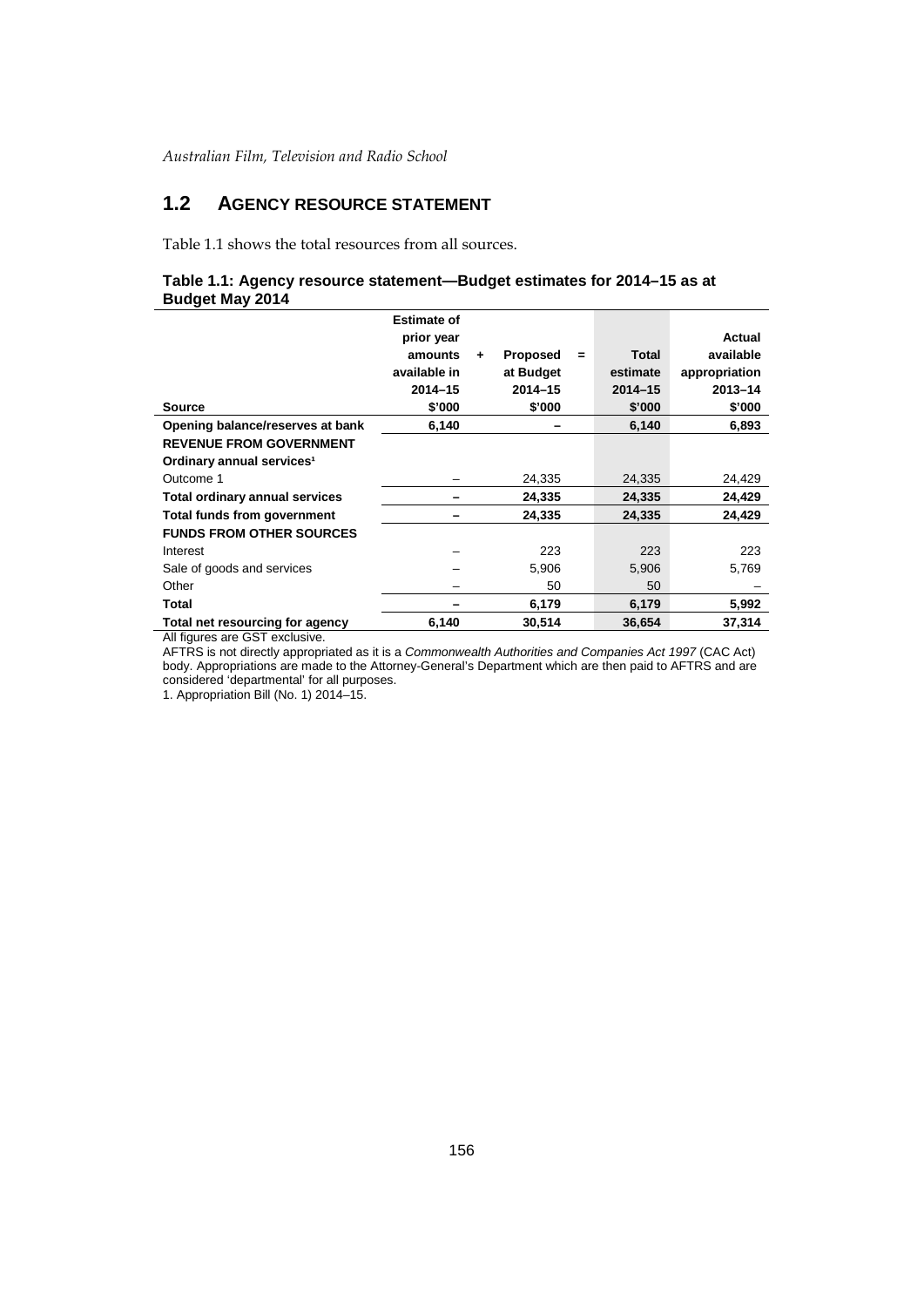# **1.3 BUDGET MEASURES**

Measures announced in the 2013–14 Mid-Year Economic and Fiscal Outlook (MYEFO) and other measures not previously reported in a portfolio statement are summarised in Part 2 of Table 1.2.

### **Table 1.2: Agency 2014–15 Budget measures**

# **Part 1: Measures announced since the 2013–14 MYEFO**

AFTRS has no new post-MYEFO measures.

### **Part 2: MYEFO and other measures not previously reported in a portfolio statement**

|                                                      |                  | $2013 - 14$              | $2014 - 15$ | $2015 - 16$ | 2016-17 | $2017 - 18$ |
|------------------------------------------------------|------------------|--------------------------|-------------|-------------|---------|-------------|
|                                                      | <b>Programme</b> | \$'000                   | \$'000      | \$'000      | \$'000  | \$'000      |
| <b>Measures</b>                                      |                  |                          |             |             |         |             |
| Temporary increase in the<br>efficiency dividend     | 1.1              |                          |             |             |         |             |
| Departmental expenses                                |                  | $\overline{\phantom{0}}$ | (249)       | (561)       | (876)   | (876)       |
| Efficiency Dividend-<br>a further temporary increase |                  |                          |             |             |         |             |
| of 0.25 per cent                                     | 1.1              |                          |             |             |         |             |
| Departmental expenses                                |                  | $\qquad \qquad$          | (62)        | (124)       | (185)   | (187)       |
| <b>Total measures</b>                                |                  |                          | (311)       | (685)       | (1.061) | (1,063)     |

Prepared on a Government Finance Statistics (fiscal) basis.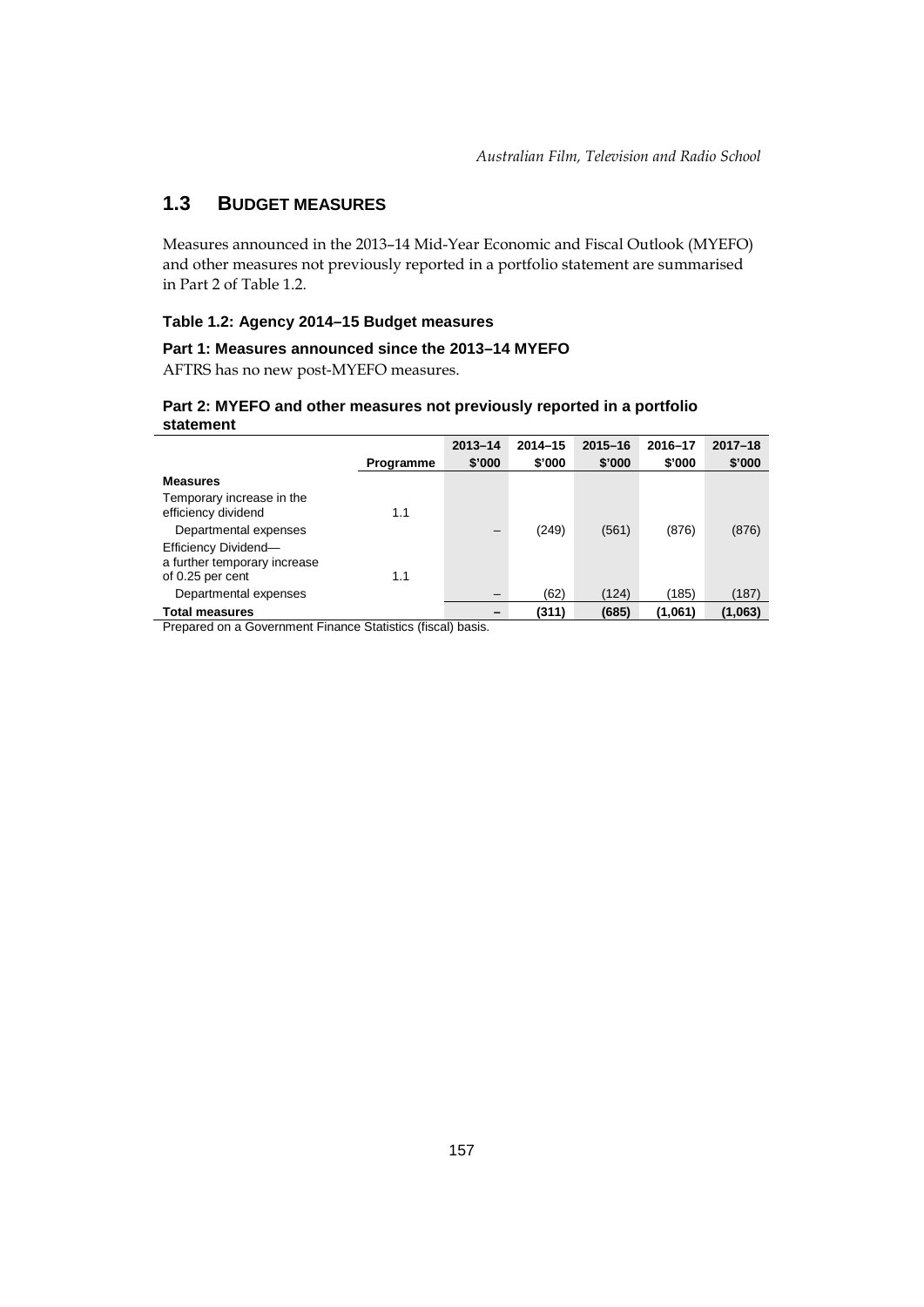# Section 2: Outcomes and planned performance

# **2.1 OUTCOMES AND PERFORMANCE INFORMATION**

Government outcomes are the intended results, impacts or consequences of actions by the government on the Australian community. Commonwealth programmes are the primary vehicle by which government agencies achieve the intended results of their outcome statements. Agencies are required to identify the programmes that contribute to government outcomes over the budget and forward years.

AFTRS' outcome is described below together with its related programme, specifying the performance indicators and targets used to assess and monitor the performance of AFTRS in achieving government outcomes.

**Outcome 1: Support the development of a professional screen arts and broadcast culture in Australia including through the provision of specialist industry-focused education, training, and research**

### **Outcome 1 strategy**

AFTRS will:

- develop and provide a range of award courses at escalating levels designed to meet the creative and development needs of students at each stage of their careers to ensure they are equipped to take advantage of new opportunities in content creation, production and distribution
- maintain the relevancy of its programmes and activities through specialist knowledge of the screen arts and broadcast sector
- connect students with industry through a range of activities including networking opportunities, mentoring, internships and attachments
- deliver its Open Program to meet the skill needs of industry
- make its facilities available to industry associations and organisations and host a wide range of screen arts and broadcast industry-related events which are attended by students and members of industry
- deliver the AFTRS Open Days, bringing its activities and programmes to the wider public.

### **Outcome 1 expense statement**

Table 2.1 provides an overview of the total expenses for Outcome 1, by programme.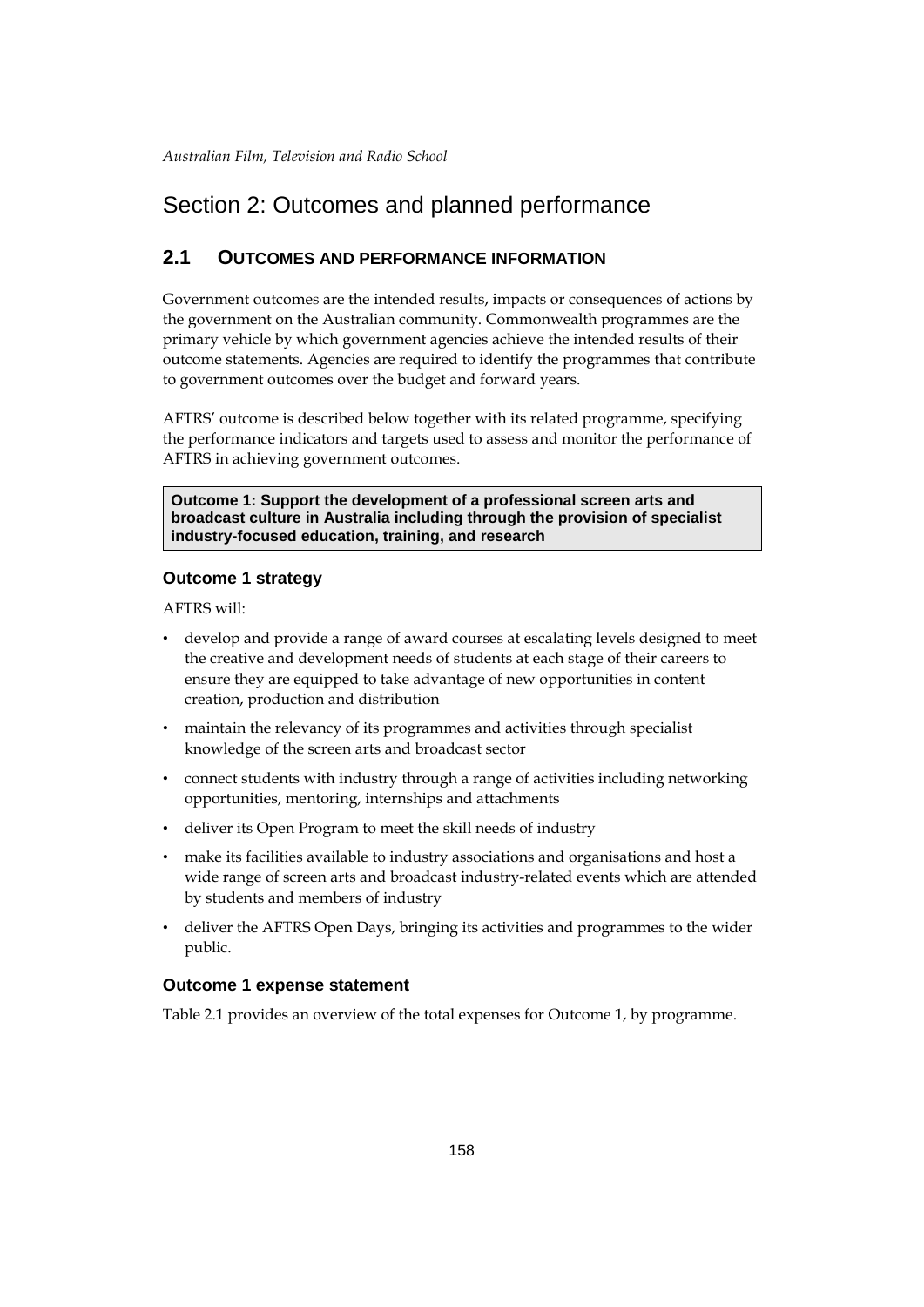|                                                                                                                                                                                                                              | 2013-14   |                  |
|------------------------------------------------------------------------------------------------------------------------------------------------------------------------------------------------------------------------------|-----------|------------------|
|                                                                                                                                                                                                                              | Estimated | $2014 - 15$      |
| Outcome 1: Support the development of a professional screen arts                                                                                                                                                             | actual    | <b>Estimated</b> |
| and broadcast culture in Australia including through the provision                                                                                                                                                           | expenses  | expenses         |
| of specialist industry-focused education, training, and research                                                                                                                                                             | \$'000    | \$'000           |
| Programme 1.1: Delivery of specialist education to meet the<br>diverse creative needs of students and the skill requirements of<br>industry by means of award courses, activities and events and<br>through its Open Program |           |                  |
| Revenue from government                                                                                                                                                                                                      |           |                  |
| Ordinary annual services (Appropriation Bill No. 1)                                                                                                                                                                          | 24,429    | 24.335           |
| Revenues from other independent sources                                                                                                                                                                                      | 6.191     | 6,196            |
| <b>Total expenses for Outcome 1</b>                                                                                                                                                                                          | 30,620    | 30.531           |
|                                                                                                                                                                                                                              |           |                  |
|                                                                                                                                                                                                                              | 2013-14   | $2014 - 15$      |

#### **Table 2.1: Budgeted expenses for Outcome 1**

**Average staffing level (number)** 150 150 Note: Departmental appropriation splits and totals are indicative estimates and may change in the course of the budget year as government priorities change.

#### **Contributions to Outcome 1**

**Programme 1.1: Delivery of specialist education to meet the diverse creative needs of students and the skill requirements of industry by means of award courses, activities and events and through its Open Program**

### **Programme 1.1 objective**

The objective of AFTRS' higher education is to provide students with an educational experience that is distinctive in its quality with a focus on the development of creativity, a capacity for problem-solving, critical thinking and enquiry, and its delivery through collaborative practice. This objective informs the design of curriculum and frames AFTRS' teaching model. It is supported through a range of effective targeted policies and measures to assure the quality and integrity of the learning and teaching model across the life cycle of students from application to graduation.

Through its Open Program courses and the AFTRS public programme of events and publications, AFTRS aims to share its specialist knowledge, training and education with a broader range of communities and markets.

| Programme 1.1 expenses       |                  |               |                |          |             |
|------------------------------|------------------|---------------|----------------|----------|-------------|
|                              | 2013-14          |               | $2015 - 16$    | 2016-17  | $2017 - 18$ |
|                              | <b>Estimated</b> | $2014 - 15$   | <b>Forward</b> | Forward  | Forward     |
|                              | actual           | <b>Budget</b> | estimate       | estimate | estimate    |
|                              | \$'000           | \$'000        | \$'000         | \$'000   | \$'000      |
| Annual departmental expenses |                  |               |                |          |             |
| Departmental item            | 30,620           | 30,531        | 30.508         | 30,907   | 31,371      |
| Total programme expenses     | 30.620           | 30.531        | 30.508         | 30.907   | 31.371      |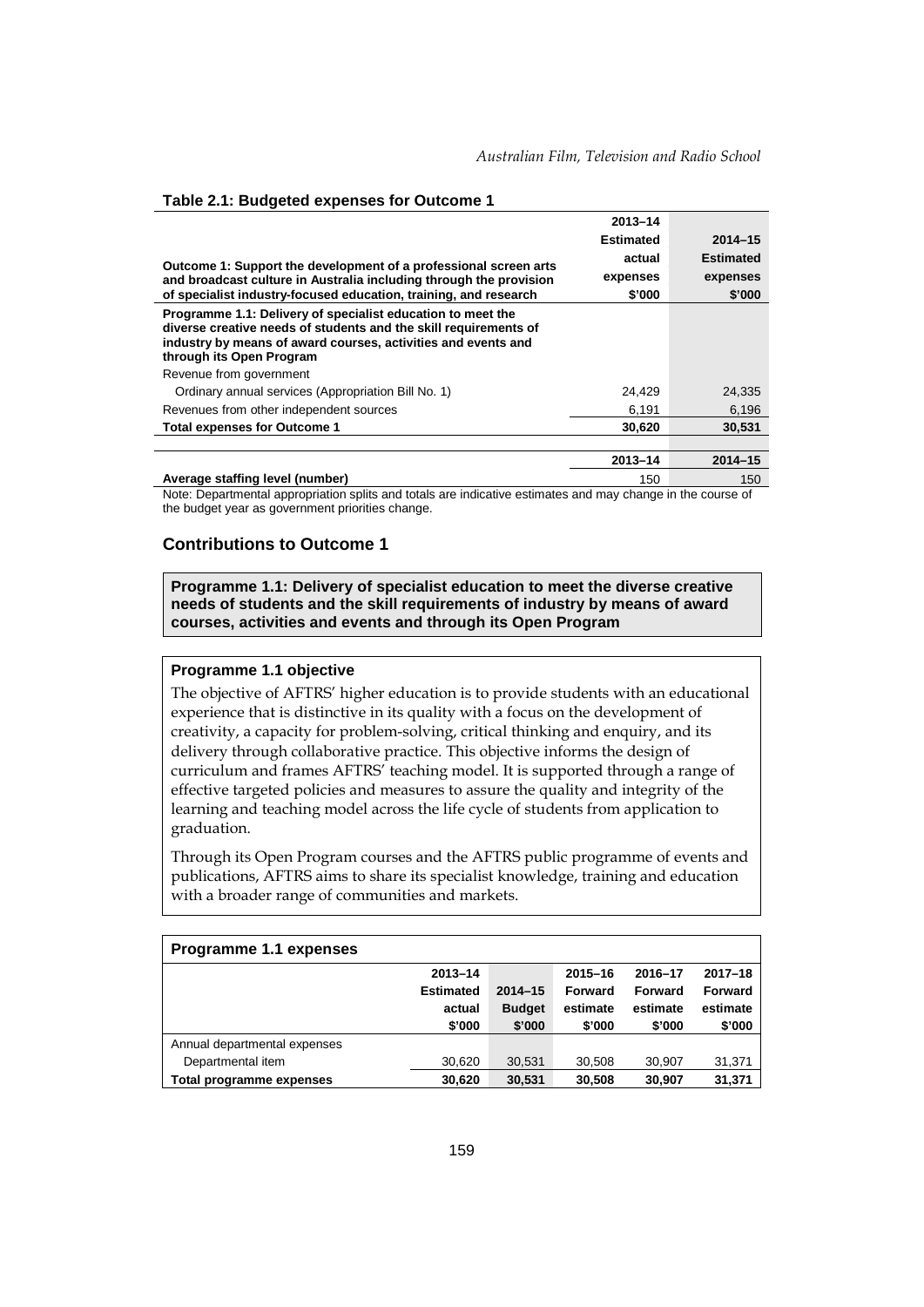### **Programme 1.1 deliverables**

Through the offer of award courses at escalating levels, AFTRS meets the creative and professional development needs of students across each stage of their careers.

For the remainder of the 2014 academic year, AFTRS will offer the following range of courses:

- undergraduate (Foundation Diploma)—introduces concepts and skills underpinning screen arts and broadcasting production
- post-graduate (Graduate Certificates)—allows students to combine work and study while developing their skills in specialist areas of screen arts
- post-graduate (Graduate Diplomas)—provides focus on the individual professional and creative practice of advanced specialist screen arts and broadcasting students
- master's (Master of Screen Arts)—supports individuals engaged in outstanding screen arts practice in the development of mastery and innovation
- master's (Master of Screen Arts and Business)—supports executives and entrepreneurs in screen arts and business in the development of mastery and leadership.

From the beginning of the 2015 academic year, AFTRS' new educational offerings will be available. Courses of study at a range of educational levels will be offered:

- Enabling. Enabling courses will be offered to ensure access for students who have not yet had the educational opportunities that would prepare them for undertaking a higher education award course.
- Diploma (Australian Qualifications Framework (AQF) Level 5). These award courses, offered in a range of screen specialisations and radio, will provide fundamental skills of the discipline studied.
- Advanced Diploma (AQF Level 6). The Advanced Diploma, to be offered in a range of screen specialisations and radio, will provide specialist skills in the discipline studied.
- Bachelor of Arts, Screen (AQF Level 7). This bachelor degree combines scholarly engagement with storytelling, the history of cinema and cross-disciplinary subjects that span the spectrum of screen production.
- Master's (AQF Level 9). Master's degrees offer advanced screen practitioners development in mastery, innovation and leadership.

AFTRS maintains its strong relationship with industry including through the use of highly experienced industry partners in the design and delivery of its courses; through events such as the AFTRS' weekly public forum 'Friday on My Mind' and the monthly forum 'TV Talks', where leading creative practitioners share their expertise with students, industry and the wider public; and by making AFTRS' facilities available to industry organisations and associations for their events and activities.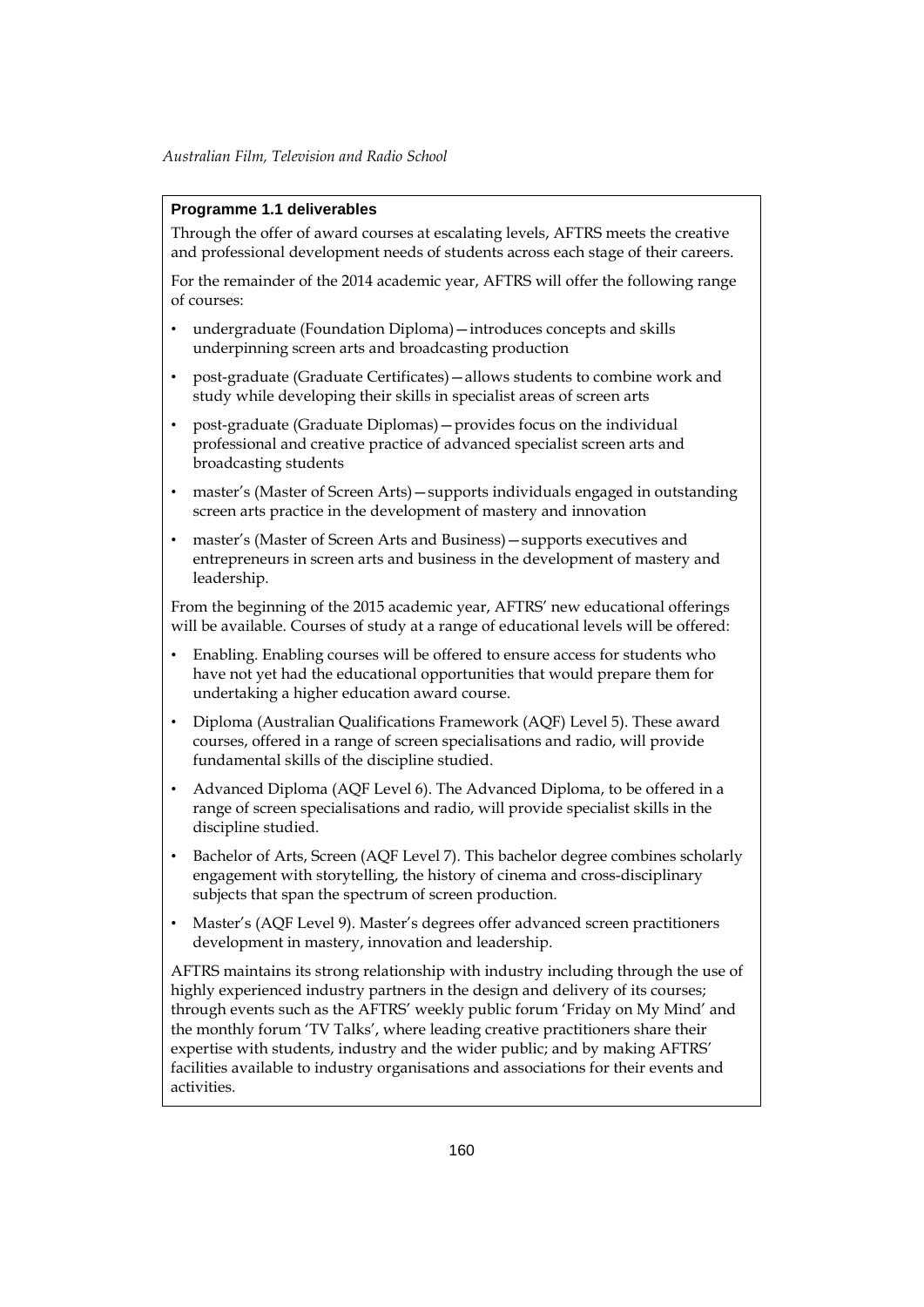The Open Program offers courses and workshops designed to meet the skill needs of industry, as well as to individuals wishing to get experience in the industry, to schools and children, and to the general public wishing to expand their skills and knowledge of the screen and broadcast sector.

|                                                                                            | $2013 - 14$      |               | $2015 - 16$                                 | 2016-17  | $2017 - 18$    |
|--------------------------------------------------------------------------------------------|------------------|---------------|---------------------------------------------|----------|----------------|
|                                                                                            | <b>Estimated</b> | $2014 - 15$   | Forward                                     | Forward  | <b>Forward</b> |
| <b>Deliverables</b>                                                                        | actual           | <b>Budget</b> | estimate                                    | estimate | estimate       |
| Number of higher educational levels<br>offered <sup>1</sup>                                | 3                | 6             | 6                                           | 6        | 6              |
| Number of Open Program courses                                                             | 250              | 250           | 250                                         | 250      | 250            |
| Number of forums for industry<br>practitioners to share their expertise                    | 40               | 40            | 40                                          | 40       | 40             |
| Number of times school facilities used<br>by industry for events and activities            | 100              | 100           | 100                                         | 100      | 100            |
| Regular consultations on skills<br>a contra con contra del tradicione del contra con llega |                  |               | Associated Associated Associated Associated |          |                |

requirements of industry nationally Annually Annually Annually Annually Annually 1. From 2015, AFTRS, in compliance with the Tertiary Education Quality and Standards Agency Threshold Standards and the Higher Education Support Act, will be offering courses of study at a wider range of higher

educational levels, which is reflected in this revised deliverable.

### **Programme 1.1 key performance indicators**

Performance of the programme is measured through the applications and enrolments of students in the award courses; the number of eligible students successfully completing their course of study; and paid enrolments in the full range of Open Program activities. Performance measures shared with other national arts and cultural agencies include attendance at events, activities and Open Days, and visits to the AFTRS website.

|                                                                          | 2013-14          |               | 2015-16  | 2016-17  | $2017 - 18$    |
|--------------------------------------------------------------------------|------------------|---------------|----------|----------|----------------|
|                                                                          | <b>Estimated</b> | $2014 - 15$   | Forward  | Forward  | <b>Forward</b> |
| Key performance indicators                                               | actual           | <b>Budget</b> | estimate | estimate | estimate       |
| <b>Visitor interactions</b>                                              |                  |               |          |          |                |
| Total number of attendances at AFTRS<br>events, activities and Open Days | 7,000            | 7,000         | 7,000    | 7,000    | 7,000          |
| Total number of visits to the AFTRS<br>website                           | 150,000          | 150,000       | 150,000  | 150,000  | 150,000        |
| <b>Expenditure mix</b>                                                   |                  |               |          |          |                |
| Expenditure on programmes/projects<br>(as a % of total expenditure)      | 84.2%            | 83.4%         | 83.8%    | 83.5%    | 83.9%          |
| Expenditure on capital items<br>(as a % of total expenditure)            | 5.8%             | 6.6%          | 6.2%     | 6.5%     | 6.1%           |
| Expenditure on other labour costs<br>(as a % of total expenditure)       | 7.5%             | 7.5%          | 7.5%     | 7.5%     | 7.5%           |
| Other expenses (as a % of total<br>expenditure)                          | 2.5%             | 2.5%          | 2.5%     | 2.5%     | 2.5%           |
| <b>AFTRS-specific indicators</b>                                         |                  |               |          |          |                |
| Number of new student applications (with<br>creative portfolios)         | 600              | 600           | 600      | 600      | 600            |
| Number of new and ongoing student<br>enrolments                          | 300              | 300           | 300      | 300      | 300            |
| Percentage of eligible completions                                       | 90.0%            | 90.0%         | 90.0%    | 90.0%    | 90.0%          |
| Number of Open Program enrolments                                        | 4,750            | 4,750         | 5,000    | 5,000    | 5,000          |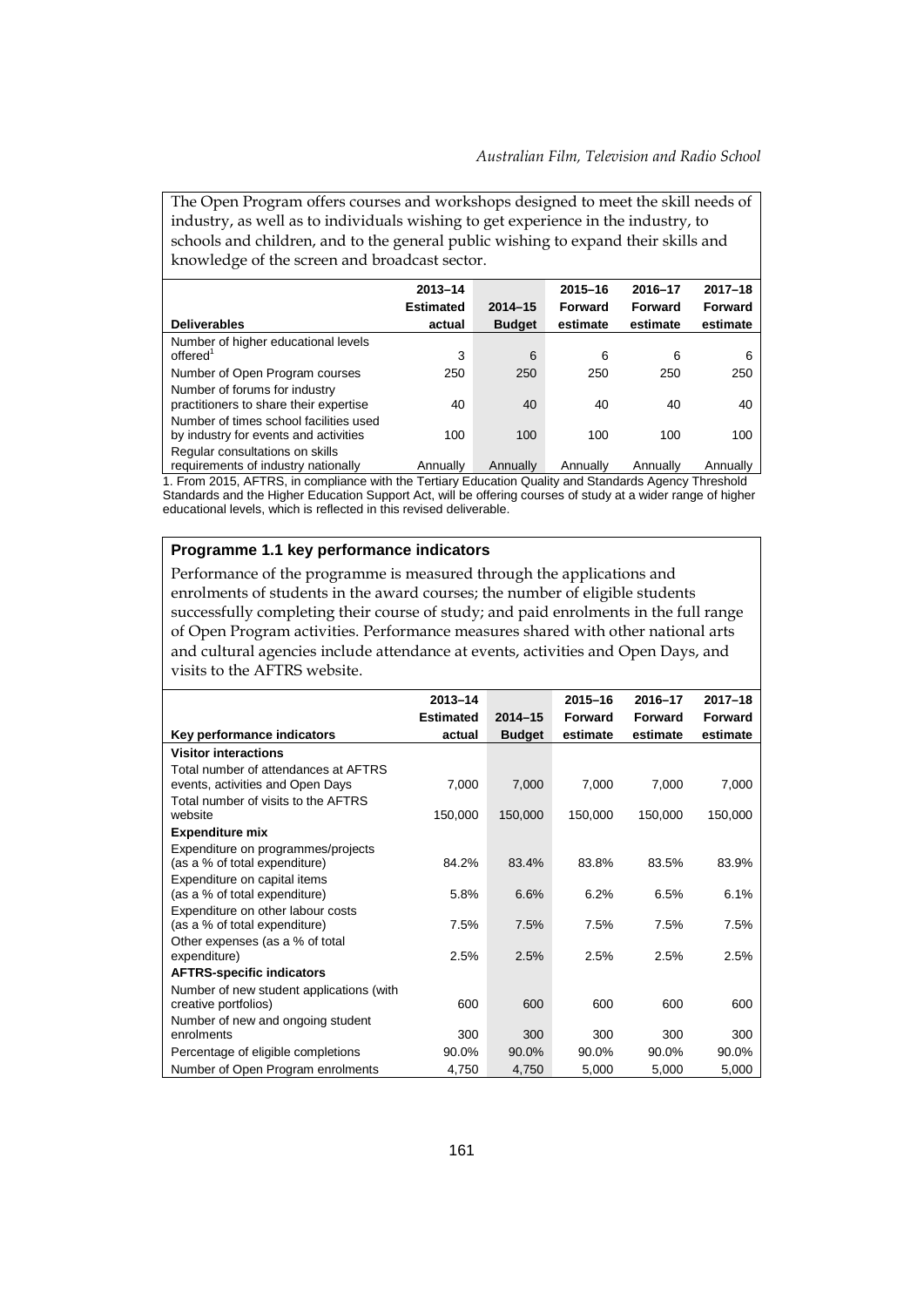# Section 3: Explanatory tables and budgeted financial statements

Section 3 presents explanatory tables and budgeted financial statements which provide a comprehensive snapshot of agency finances for the 2014–15 budget year. It explains how budget plans are incorporated into the financial statements and provides further details of the reconciliation between appropriations and programme expenses.

# **3.1 EXPLANATORY TABLES**

# **3.1.1 Movement of administered funds between years**

AFTRS has no administered funds.

# **3.1.2 Special accounts**

AFTRS has no special accounts.

# **3.1.3 Australian Government Indigenous expenditure**

AFTRS has no Indigenous-specific expenses.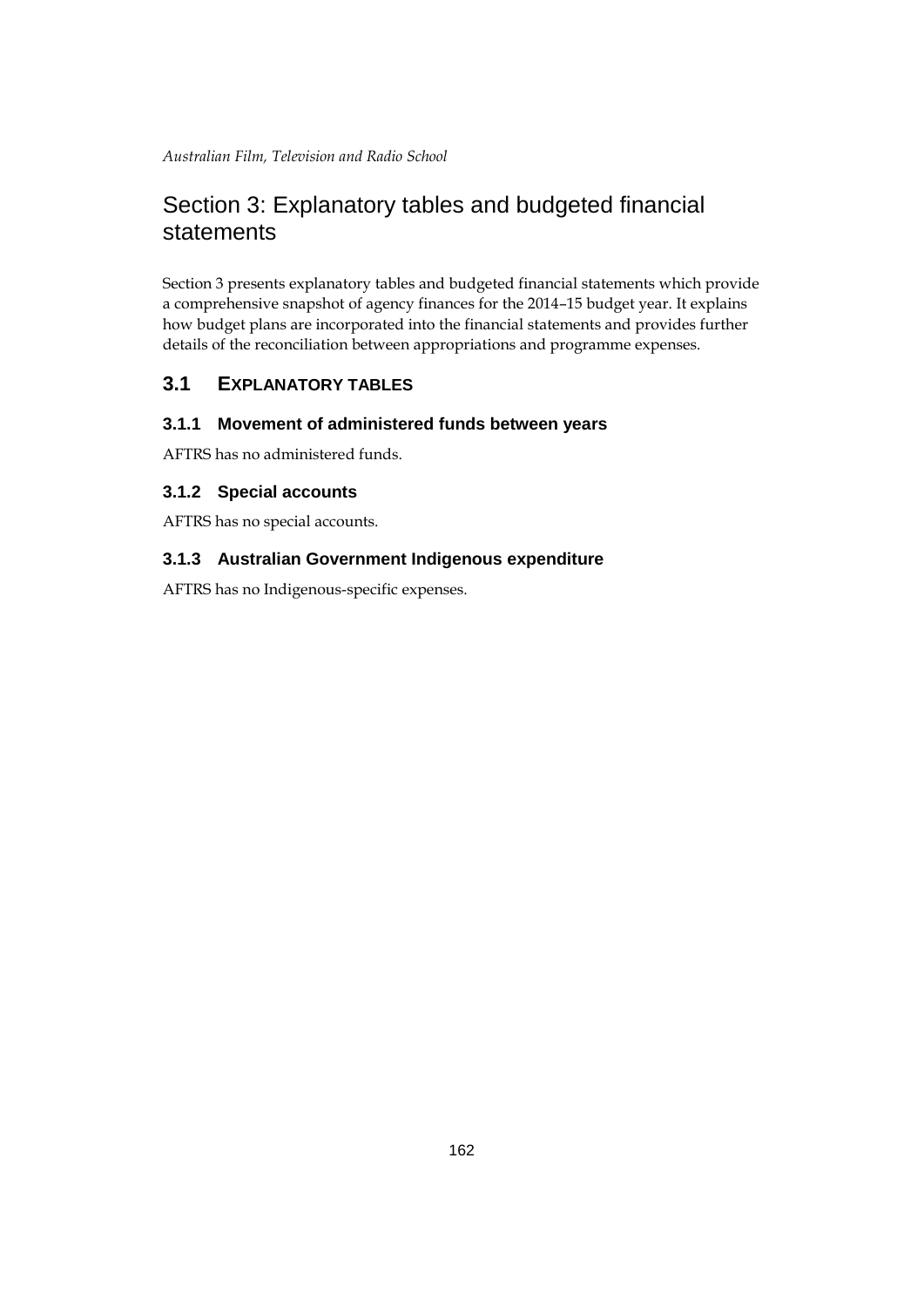# **3.2 BUDGETED FINANCIAL STATEMENTS**

### **3.2.1 Differences in agency resourcing and financial statements**

There is no material difference between the agency resourcing and financial statements.

# **3.2.2 Analysis of budgeted financial statements**

### **Comprehensive income statement**

The budgeted financial statements for 2014–15 have been prepared in conjunction with the latest corporate plan. AFTRS continues to maintain a break-even target. Award course incomes are anticipated to decrease slightly in 2014–15 and 2015–16, and then exceed 2013–14 levels in each of the next two years. Income from the Open Program in 2014–15 is budgeted to rise and maintain further increases throughout the forward estimates period.

Employee costs are expected to stay fairly static or decrease slightly from 2014–15 to 2016–17 due to changes in award course offering. Impacts of Open Program revenue increases on non-staff labour costs have also been reviewed and are reflected in the overall results.

### **Budgeted departmental balance sheet**

The budgeted balance sheet is based on the latest June 2014 forecast with due consideration to flow-ons from the capital expenditure budget, income statements and cash inflows and outflows.

Net equity is forecast to be \$10.837m at 30 June 2015 and remain stable across the forward estimates period.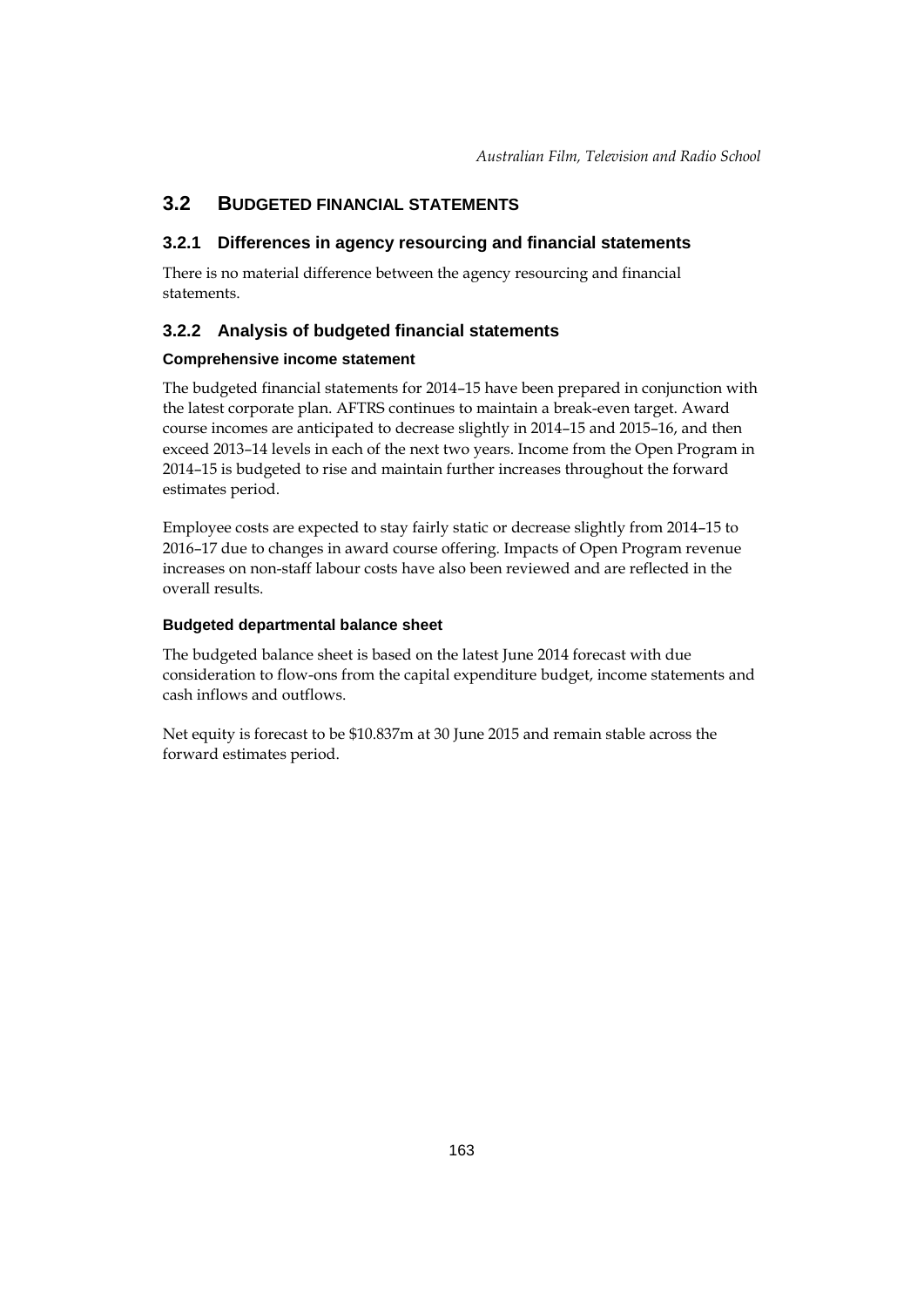# **3.2.3 Budgeted financial statements tables**

### **Table 3.2.1: Comprehensive income statement (showing net cost of services) for the period ended 30 June**

| <b>Estimated</b> | <b>Budget</b>                                            | <b>Forward</b> | <b>Forward</b> | Forward     |
|------------------|----------------------------------------------------------|----------------|----------------|-------------|
| actual           | estimate                                                 | estimate       | estimate       | estimate    |
| $2013 - 14$      | $2014 - 15$                                              | $2015 - 16$    | 2016-17        | $2017 - 18$ |
| \$'000           | \$'000                                                   | \$'000         | \$'000         | \$'000      |
|                  |                                                          |                |                |             |
| 18,262           | 17,941                                                   | 17,893         | 18,085         | 18,440      |
| 10,508           | 10,590                                                   | 10,715         | 10,822         | 11,031      |
| 1,850            | 2,000                                                    | 1,900          | 2,000          | 1,900       |
| 30,620           | 30,531                                                   | 30,508         | 30,907         | 31,371      |
|                  |                                                          |                |                |             |
|                  |                                                          |                |                |             |
|                  |                                                          |                |                |             |
| 5,968            | 5,973                                                    | 6,132          | 6,648          | 6,893       |
| 223              | 223                                                      | 223            | 223            | 223         |
| 6,191            | 6,196                                                    | 6,355          | 6,871          | 7,116       |
|                  |                                                          |                |                |             |
| 24,429           | 24,335                                                   | 24,153         | 24,036         | 24,255      |
| 24,429           | 24,335                                                   | 24,153         | 24,036         | 24,255      |
|                  |                                                          |                |                |             |
|                  |                                                          |                |                |             |
|                  |                                                          |                |                |             |
|                  |                                                          |                |                |             |
|                  |                                                          |                |                |             |
|                  |                                                          |                |                |             |
|                  |                                                          |                |                |             |
|                  |                                                          |                |                |             |
|                  |                                                          |                |                |             |
|                  | <b>Propared on Australian Accounting Standards basis</b> |                |                |             |

Prepared on Australian Accounting Standards basis.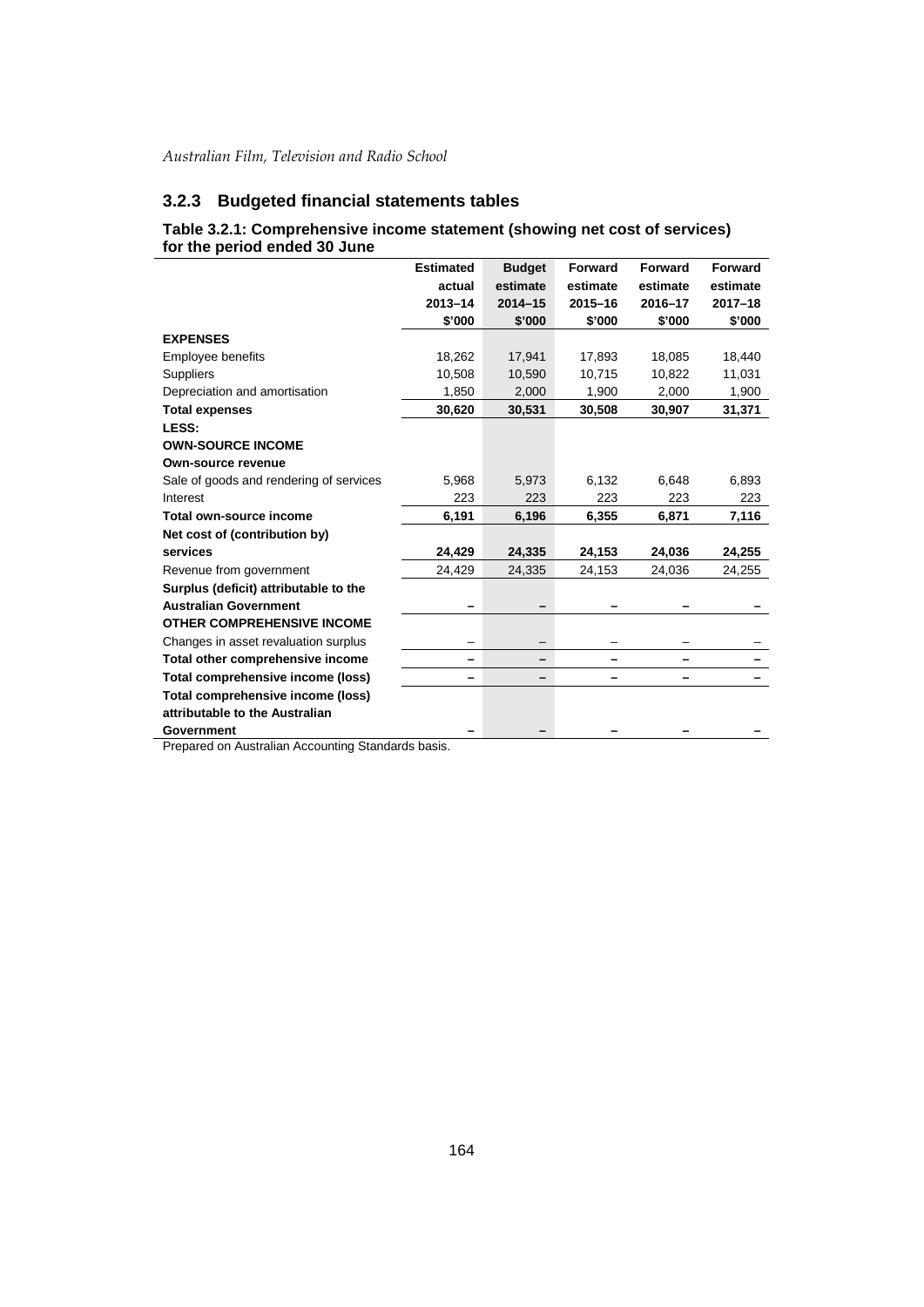|                                     | <b>Estimated</b> | <b>Budget</b> | <b>Forward</b> | <b>Forward</b> | <b>Forward</b> |
|-------------------------------------|------------------|---------------|----------------|----------------|----------------|
|                                     | actual           | estimate      | estimate       | estimate       | estimate       |
|                                     | $2013 - 14$      | $2014 - 15$   | 2015-16        | 2016-17        | $2017 - 18$    |
|                                     | \$'000           | \$'000        | \$'000         | \$'000         | \$'000         |
| <b>ASSETS</b>                       |                  |               |                |                |                |
| <b>Financial assets</b>             |                  |               |                |                |                |
| Cash and cash equivalents           | 6,140            | 7,412         | 7,456          | 8,467          | 9,548          |
| Trade and other receivables         | 1,727            | 1,728         | 1,768          | 1,897          | 1,958          |
| <b>Total financial assets</b>       | 7,867            | 9,140         | 9,224          | 10,364         | 11,506         |
| <b>Non-financial assets</b>         |                  |               |                |                |                |
| Property, plant and equipment       | 8,609            | 7,252         | 6,971          | 6,007          | 4,717          |
| Intangibles                         | 1,041            | 998           | 1,079          | 843            | 933            |
| Other non-financial assets          | 266              | 266           | 266            | 266            | 266            |
| <b>Total non-financial assets</b>   | 9,916            | 8,516         | 8,316          | 7,116          | 5,916          |
| <b>Total assets</b>                 | 17,783           | 17,656        | 17,540         | 17,480         | 17,422         |
| <b>LIABILITIES</b>                  |                  |               |                |                |                |
| <b>Payables</b>                     |                  |               |                |                |                |
| <b>Suppliers</b>                    | 471              | 470           | 470            | 470            | 474            |
| Other payables                      | 3,525            | 3,509         | 3,494          | 3,428          | 3,362          |
| <b>Total payables</b>               | 3,996            | 3,979         | 3,964          | 3,898          | 3,836          |
| <b>Provisions</b>                   |                  |               |                |                |                |
| Employee provisions                 | 2,950            | 2,840         | 2,739          | 2,745          | 2,749          |
| <b>Total provisions</b>             | 2,950            | 2,840         | 2,739          | 2,745          | 2,749          |
| <b>Total liabilities</b>            | 6,946            | 6,819         | 6,703          | 6,643          | 6,585          |
| <b>Net assets</b>                   | 10,837           | 10,837        | 10,837         | 10,837         | 10,837         |
| <b>EQUITY</b>                       |                  |               |                |                |                |
| <b>Parent entity interest</b>       |                  |               |                |                |                |
| Retained surplus                    |                  |               |                |                |                |
| (accumulated deficit)               | 10,837           | 10,837        | 10,837         | 10,837         | 10,837         |
| <b>Total parent entity interest</b> | 10,837           | 10,837        | 10,837         | 10,837         | 10,837         |
| <b>Total equity</b>                 | 10,837           | 10,837        | 10,837         | 10,837         | 10,837         |

|  | Table 3.2.2: Budgeted departmental balance sheet (as at 30 June) |  |
|--|------------------------------------------------------------------|--|
|--|------------------------------------------------------------------|--|

Prepared on Australian Accounting Standards basis.

# **Table 3.2.3: Departmental statement of changes in equity—summary of movement (budget year 2014–15)**

|                                                           | <b>Retained</b><br>earnings<br>\$'000 | Total<br>equity<br>\$'000 |
|-----------------------------------------------------------|---------------------------------------|---------------------------|
| Opening balance as at 1 July 2014                         |                                       |                           |
| Balance carried forward from previous period              | 10.837                                | 10,837                    |
| Adjustment for changes in accounting policies             |                                       |                           |
| Adjusted opening balance                                  | 10.837                                | 10,837                    |
| <b>Comprehensive income</b>                               |                                       |                           |
| Surplus (deficit) for the period                          |                                       |                           |
| Total comprehensive income                                |                                       |                           |
| Estimated closing balance as at 30 June 2015              | 10.837                                | 10,837                    |
| Closing balance attributable to the Australian Government | 10.837                                | 10.837                    |

**Prepared on Australian Accounting Standards basis.**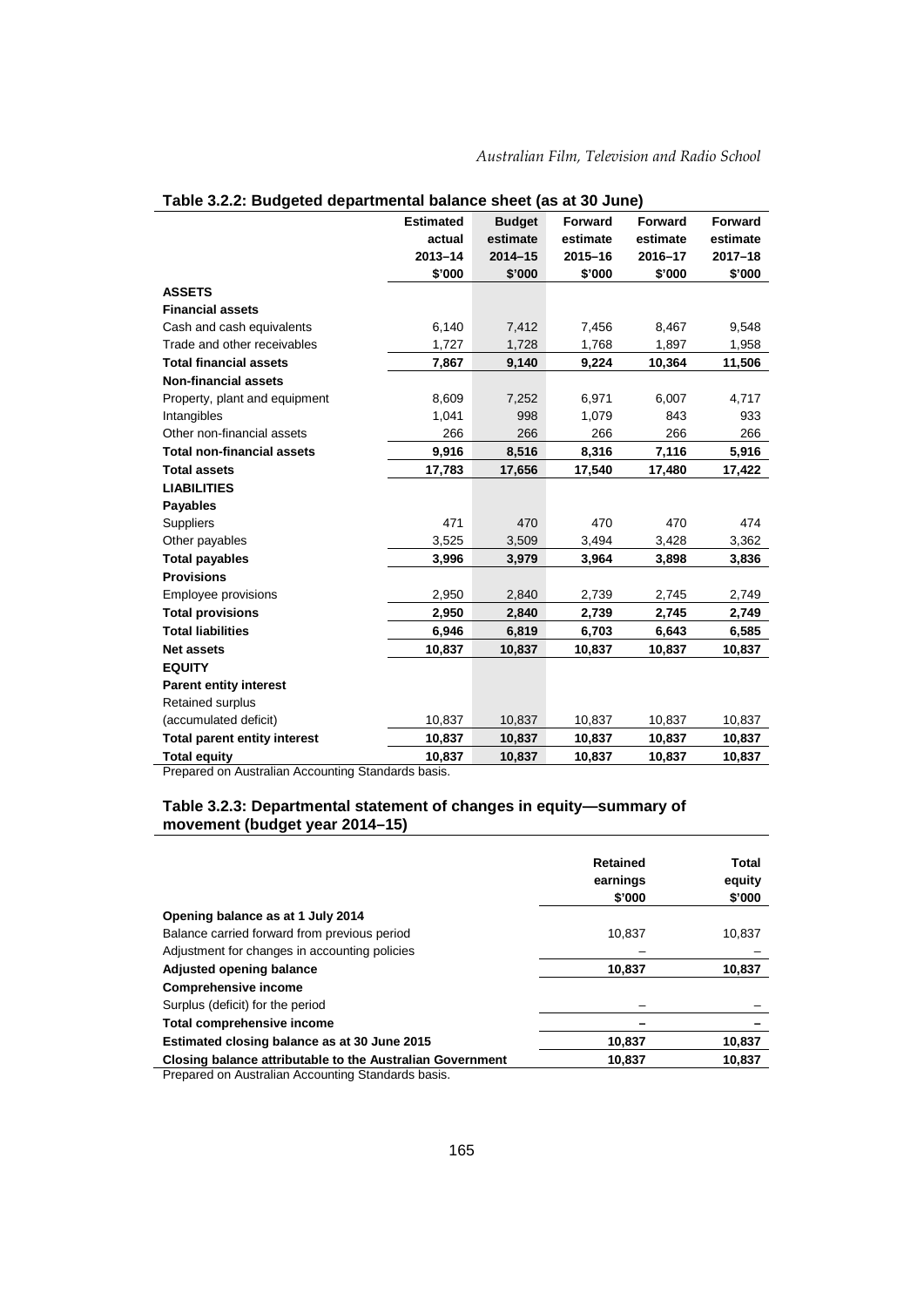|                                         | <b>Estimated</b> | <b>Budget</b> | Forward     | <b>Forward</b> | <b>Forward</b> |
|-----------------------------------------|------------------|---------------|-------------|----------------|----------------|
|                                         | actual           | estimate      | estimate    | estimate       | estimate       |
|                                         | $2013 - 14$      | $2014 - 15$   | $2015 - 16$ | 2016-17        | $2017 - 18$    |
|                                         | \$'000           | \$'000        | \$'000      | \$'000         | \$'000         |
| <b>OPERATING ACTIVITIES</b>             |                  |               |             |                |                |
| <b>Cash received</b>                    |                  |               |             |                |                |
| Appropriations                          | 24,429           | 24,335        | 24,153      | 24,036         | 24,255         |
| Sale of goods and rendering of services | 5,769            | 5,906         | 6,026       | 6,453          | 6,766          |
| Interest                                | 223              | 223           | 223         | 223            | 223            |
| Other                                   |                  | 50            | 51          |                |                |
| <b>Total cash received</b>              | 30,421           | 30,514        | 30,453      | 30,712         | 31,244         |
| Cash used                               |                  |               |             |                |                |
| Employees                               | 18,336           | 18,051        | 17,994      | 18,079         | 18,436         |
| Suppliers                               | 10,988           | 10,591        | 10,715      | 10,822         | 11,027         |
| <b>Total cash used</b>                  | 29,324           | 28,642        | 28,709      | 28,901         | 29,463         |
| Net cash from (used by)                 |                  |               |             |                |                |
| operating activities                    | 1,097            | 1,872         | 1,744       | 1,811          | 1,781          |
| <b>INVESTING ACTIVITIES</b>             |                  |               |             |                |                |
| Cash received                           |                  |               |             |                |                |
| Proceeds from sales of property,        |                  |               |             |                |                |
| plant and equipment                     | 50               |               |             |                |                |
| <b>Total cash received</b>              | 50               |               |             |                |                |
| Cash used                               |                  |               |             |                |                |
| Purchase of property, plant             |                  |               |             |                |                |
| and equipment                           | 1,900            | 600           | 1,700       | 800            | 700            |
| <b>Total cash used</b>                  | 1,900            | 600           | 1,700       | 800            | 700            |
| Net cash from (used by)                 |                  |               |             |                |                |
| investing activities                    | (1, 850)         | (600)         | (1,700)     | (800)          | (700)          |
| Net increase (decrease)                 |                  |               |             |                |                |
| in cash held                            | (753)            | 1,272         | 44          | 1,011          | 1,081          |
| Cash and cash equivalents at the        |                  |               |             |                |                |
| beginning of the reporting period       | 6,893            | 6,140         | 7,412       | 7,456          | 8,467          |
| Cash and cash equivalents at the        |                  |               |             |                |                |
| end of the reporting period             | 6,140            | 7,412         | 7,456       | 8,467          | 9,548          |

### **Table 3.2.4: Budgeted departmental statement of cash flows (for the period ended 30 June)**

Prepared on Australian Accounting Standards basis.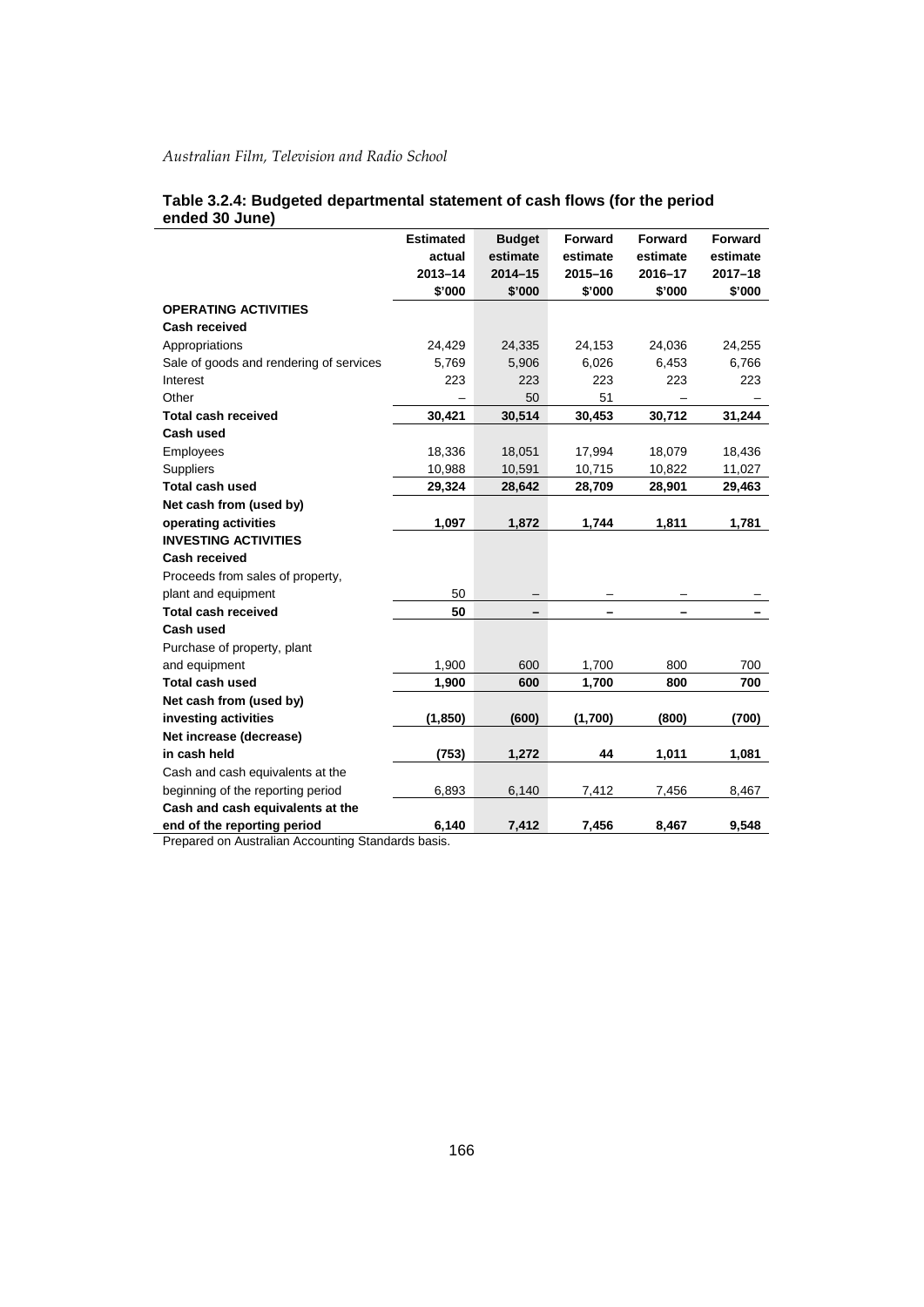|                                     | <b>Estimated</b><br>actual | <b>Budget</b><br>estimate | <b>Forward</b><br>estimate | Forward<br>estimate | <b>Forward</b><br>estimate |
|-------------------------------------|----------------------------|---------------------------|----------------------------|---------------------|----------------------------|
|                                     |                            |                           |                            |                     |                            |
|                                     | $2013 - 14$                | $2014 - 15$               | $2015 - 16$                | 2016-17             | $2017 - 18$                |
|                                     | \$'000                     | \$'000                    | \$'000                     | \$'000              | \$'000                     |
| <b>PURCHASE OF NON-FINANCIAL</b>    |                            |                           |                            |                     |                            |
| <b>ASSETS</b>                       |                            |                           |                            |                     |                            |
| Funded internally from              |                            |                           |                            |                     |                            |
| departmental resources <sup>1</sup> | 1,900                      | 600                       | 1,700                      | 800                 | 700                        |
| Total                               | 1.900                      | 600                       | 1.700                      | 800                 | 700                        |
| <b>RECONCILIATION OF CASH</b>       |                            |                           |                            |                     |                            |
| <b>USED TO ACQUIRE ASSETS</b>       |                            |                           |                            |                     |                            |
| TO ASSET MOVEMENT TABLE             |                            |                           |                            |                     |                            |
| Total purchases                     | 1,900                      | 600                       | 1,700                      | 800                 | 700                        |
| Total cash used to                  |                            |                           |                            |                     |                            |
| acquire assets<br>$\sim$<br>$\sim$  | 1,900                      | 600                       | 1,700                      | 800                 | 700                        |

### **Table 3.2.5: Departmental capital budget statement**

Prepared on Australian Accounting Standards basis.

1. Funded from annual appropriations (including prior years) and may include donations and contributions, gifts, internally developed assets, and proceeds from the sale of assets.

#### **Table 3.2.6: Statement of asset movements (2014–15)**

|                                       | Other     |             |           |
|---------------------------------------|-----------|-------------|-----------|
|                                       | property, | Computer    |           |
|                                       | plant &   | software &  |           |
|                                       | equipment | intangibles | Total     |
|                                       | \$'000    | \$'000      | \$'000    |
| As at 1 July 2014                     |           |             |           |
| Gross book value                      | 24,401    | 1,921       | 26,322    |
| Accumulated depreciation/             |           |             |           |
| amortisation and impairment           | (15,792)  | (880)       | (16,672)  |
| Opening net book balance              | 8,609     | 1,041       | 9,650     |
| <b>CAPITAL ASSET ADDITIONS</b>        |           |             |           |
| <b>Estimated expenditure on</b>       |           |             |           |
| new or replacement assets             |           |             |           |
| By purchase-appropriation             |           |             |           |
| ordinary annual services <sup>1</sup> | 500       | 100         | 600       |
| <b>Total additions</b>                | 500       | 100         | 600       |
| <b>Other movements</b>                |           |             |           |
| Depreciation/amortisation expense     | (1, 857)  | (143)       | (2,000)   |
| <b>Total other movements</b>          | (1, 857)  | (143)       | (2,000)   |
| As at 30 June 2015                    |           |             |           |
| Gross book value                      | 24,901    | 2,021       | 26,922    |
| Accumulated depreciation/             |           |             |           |
| amortisation and impairment           | (17, 649) | (1,023)     | (18, 672) |
| <b>Closing net book balance</b>       | 7,252     | 998         | 8,250     |

Prepared on Australian Accounting Standards basis.

1. 'Appropriation ordinary annual services' refers to funding provided through Appropriation Bill (No. 1) 2014–15 for depreciation and amortisation expenses, departmental capital budgets or other operational expenses.